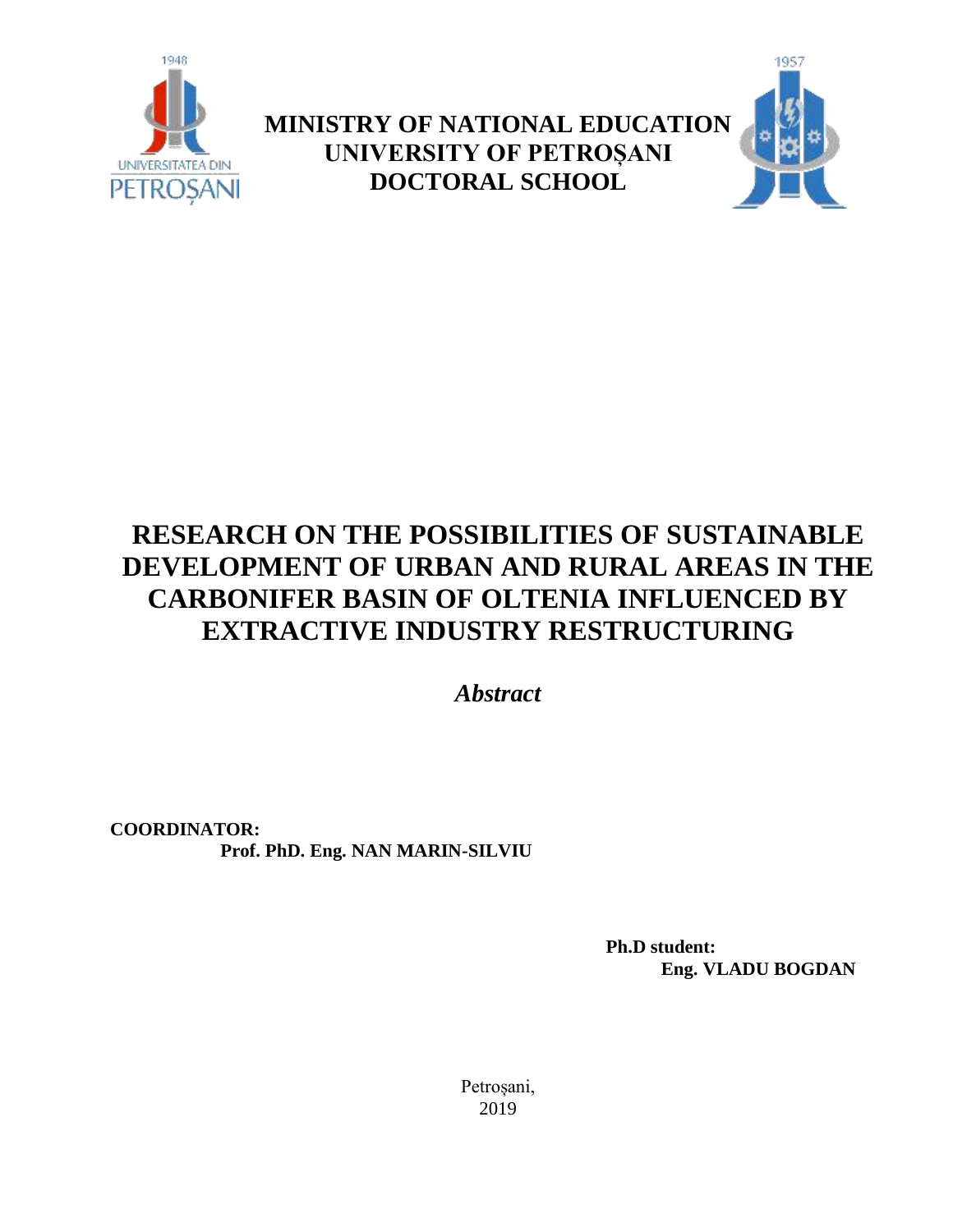#### **CONTENTS**

**INTRODUCTION**

## **CHAPTER I - GENERAL CONCEPTS ON THE OLTENIE BASIN**

*I.1. Presentation of lignite deposits in the Oltenia basin*

*I.2. Field conditions. The relief of the region*

*I.3. The geology of the deposit*

*I.4. Tectonics and hydrogeology of the deposit*

*I.5. Characterization of the deposit in the Oltenia basin*

*I.6. The peculiarities of the lignite deposit in Oltenia and the coal basins*

*I.7. Operating perimeters and lignite reserves in the Oltenia area*

*I.8. Thermal and chemical properties of coal*

*I.9. The calorific power of coal*

*I.10. Lignite from the Oltenia basin and the importance of its exploitation*

*I.11. European and global energy strategy*

*I.12. Energy strategy at national level*

*I.13. Extractive activity in the mining perimeters of the Oltenia basin*

## **CHAPTER II - TECHNOLOGIES AND METHODS OF EXTRACTION OF WOOD IN THE OLTENIE BASIN**

*II.1. Current situation of up-to-date operations in the Oltenia basin*

*II.2. Presentation of the technology used in the Oltenia mining basin*

*II.3. Presentation of the operating methods used in the daily operations in the Oltenia basin*

**CHAPTER III - THE PRESENT AND STATE OF THE STATE OF THE STATES OF THE OPERATING AREAS IN THE OLTENIA BASIN FROM THE PRISM OF SUSTAINABLE DEVELOPMENT**

*III.1. The current state of the areas affected by the exploitation in the Oltenia basin*

*III.2. The cumulative impact of daily operations in the Oltenia basin on environmental components*

*III.2.1 Impact of up-to-date operations on the water environment component*

*III.2.2 Impact of up-to-date operations on the air environment component*

*III.2.3 Impact of up-to-date operations on the soil environment component*

*III.3. Perspective of the areas affected by the exploitation, from the Oltenia basin* **CHAPTER IV - THEORETICAL AND EXPERIMENTAL RESEARCH ON THE QUANTIFICATION OF FUNDAMENTAL ELEMENTS IN APPRECIATION OF DEVELOPMENT STRATEGIES**

*IV.1. The concept of sustainable development*

*IV.2. European Union strategy on sustainable development. Indicators of sustainable development IV.2.1. Economic indicators. Regional economy*

*IV.2.2. Social domain indicators*

*IV.2.3. Indicators of the ecological domain*

*IV.2.4. Indicators of the institutional domain*

*IV.3. Considerations regarding the implementation of sustainable development strategies at national and regional level*

*IV.4. Considerations on coal reserves, production and demand on the national and European markets. The SWOT analysis*

## **CHAPTER V - CONTRIBUTIONS TO THE SUSTAINABLE DEVELOPMENT OF THE EXPOSED AREAS IN THE OLTENIE BASIN. CASE STUDY-THE CITY OF ROVINARI**

*V.1. General presentation of the city of Rovinari*

*V.2. Reference indicators regarding the current situation of Rovinari city*

*V.3. Quality of environmental components*

*V.4. The local public administration of the city of Rovinari*

*V.5. SWOT analysis of the reference indicators of the ruined city*

*V.6. Rovinari city sustainable development strategy*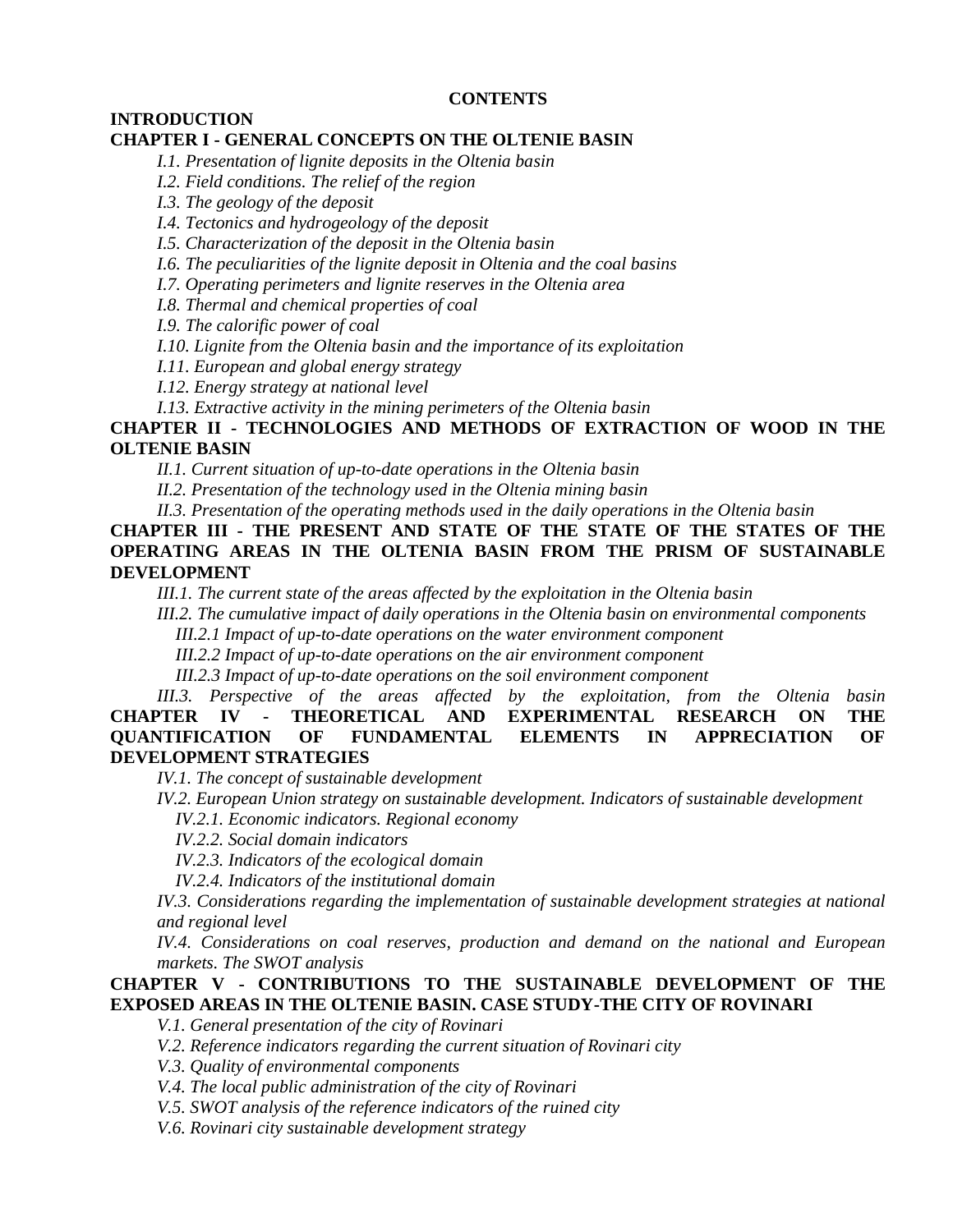## **CHAPTER V - CONTRIBUTIONS TO THE SUSTAINABLE DEVELOPMENT OF URBAN AREAS AFFECTED BY EXPLOITATION IN THE OLTENIE BASIN. CASE STUDY-THE CITY OF ROVINARI**

*V.1. General presentation of the city of Rovinari*

*V.1.1 Location and history of the city of Rovinari*

*V.1.2 Natural environment of Rovinari city*

*V.2. Reference indicators regarding the current situation of Rovinari city*

*V.2.1 The administrative surface, the urban area and the housing stock of the locality V.2.2 Demography of the city of Rovinari*

*V.2.3 Infrastructure in Rovinari city*

*V.2.4 Health and social assistance services*

*V.2.5 The education system in the city of Rovinari*

*V.2.6 Cultural and leisure infrastructure of Rovinari city*

*V.2.7 The economic-industrial and agricultural situation in the city of Rovinari*

*V.3. Quality of environmental components*

*V.3.1 Quality of surface and groundwater*

*V.3.2 Air quality*

*V.3.3 Soil quality*

*V.3.4 Natural and technological risks. Emergency situations*

*V.4. The local public administration of the city of Rovinari*

*V.5. SWOT analysis of the reference indicators of the city of Rovinari*

**CHAPTER VI - CONTRIBUTIONS TO THE SUSTAINABLE DEVELOPMENT OF RURAL AREAS AFFECTED BY EXPLOITATION IN THE OLTENIE BASIN. CASE STUDY - PLOPȘORU COMMON**

*VI.1. Overview*

*VI.2. History of Plopșoru commune*

*VI.3. Natural Resources*

*VI.4. Geology of the commune*

*VI.5. Climatic conditions*

*VI.5.1. Temperature*

*VI.5.2. Wind regime*

*VI.6. Vegetation and wildlife*

*VI.7. The population*

*VI.7.1. Population dynamics*

*VI.7.2. Occupation of land in the area*

*VI.8. Quality of environmental components*

*VI.8.1. Water quality*

*VI.8.2. Air quality*

*VI.8.3. Soil and subsoil quality*

*VI.8.4. Influence on climatic conditions*

*VI.8.5. Influence on flora and fauna*

*VI.8.6. Influence of noise and vibration*

*VI.9. Education system*

*VI.10. Cultural and recreational infrastructure*

*VI.11. Agriculture*

*VI.12. City Hall of Plopșoru commune*

#### **CHAPTER VII THE ECONOMIC APPROACH TO SUSTAINABLE DEVELOPMENT IN URBAN AND RURAL AREAS IN THE OLTENIE BASIN**

*VII.1. Ecological rehabilitation of the Tismana waste dump II*

*VII.1.1. Establishment of plantations*

*VII.1.2. The works necessary to set up the plantations*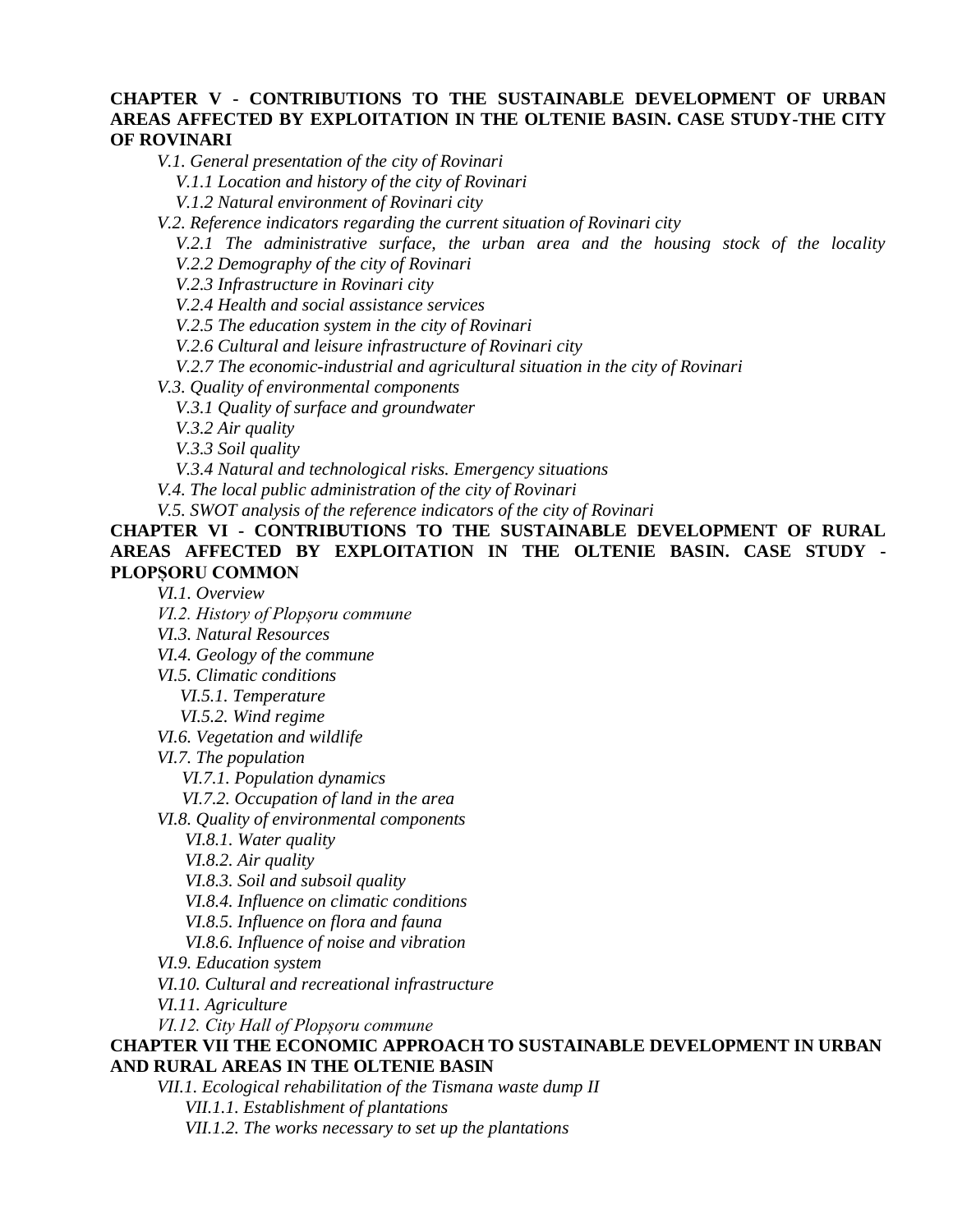*VII.2. Ecological rehabilitation of the Tismana I quarry*

*VII.2.1. Arranging the recreational forest in the Tismana I career*

*VII.2.2. Choice of wood species*

*VII.2.3. Criteria for choosing species*

*VII.3. Economic calculation for sustainable development in the Oltenia basin*

*VII.3.1. Costs of setting up an orchard on the Tismana II tailings dump*

*VII.3.2. Preparing the land for setting up a plantation*

*VII.3.3. Preparing the land for setting up a plantation*

*VII.3.4. Preparing the land for setting up a plantation*

*VII.3.5. Preparing the land for setting up a plantation*

*VII.3.6. Creating a recreational forest in the Tismana I career*

*VII.4. Evaluating the benefits of ecological reconstruction*

*VII.5. Assessment of the viability of ecological reconstruction*

*VII.6. Technical - economic indicators*

**CHAPTER VIII - CONCLUSIONS, OWN CONTRIBUTIONS AND PROPOSALS FOR CONTINUING RESEARCH**

*VIII.1 Conclusions*

*VIII.2 Own contributions*

*VIII.3 Proposals for further research*

**BIBLIOGRAPHY**

**Annex 1 - R.TXT file - Lupoaia**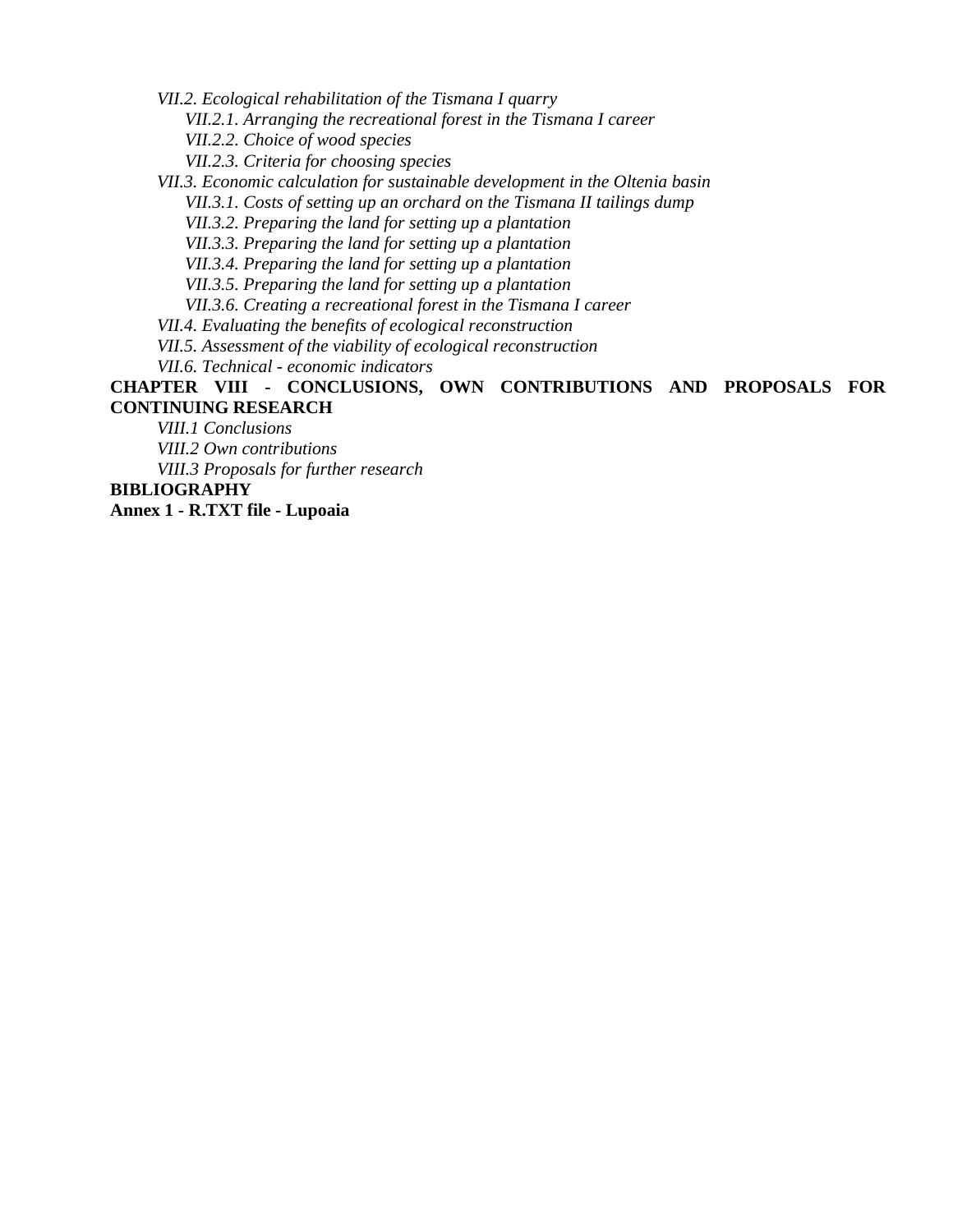Romania's energy policy considers balanced fuel consumption. Therefore, it seeks certain stability in the event of possible energy crises that may occur, due to the use of a limited number of fuels. It has been found that the production of wind or hydrological energy cannot ensure the energy security and independence of our country. Although it has many advantages, coal-fired power plants still pose many problems. Pollution of the components of the environment air, soil and water with different gases, powders, dust and other pollutants, which result from the combustion process of coal. In order for all of these benefits to be preserved, measures must be taken to reduce the effect of pollution.

The Introduction is motivated by the choice of theme, and the present paper addresses issues related to identifying the possibilities of sustainable development of the urban and rural areas influenced by the mining restructuring in the Oltenia basin. In our country, significant economic changes have taken place in the last 20 years, which have greatly influenced the mining activity. These led to layoffs and mass layoffs, and this resulted in a significant economic downturn of the areas with mainly extractive activity. According to Romania's energy strategy, regional and national decision-makers will not give up mining and coal-fired energy. Thus, it is necessary to analyze the current situation of the EC Oltenia, an analysis that could lead to the development of urban and rural areas under the conditions of applying the requirements of sustainable development. The purpose of the thesis is to analyze the connection between the urban and rural communities, which, through the specificity of the mining activity, can influence each other contributing to the sustainable development of the area.

In the first chapter entitled: "*General concepts regarding the Oltenia basin*", the lignite deposits, the conditions of the deposit and the relief of the region, the geology, tectonics and hydrogeology of the deposit are presented. Making a brief description of the coal complexes and the distribution of reserves on mining basins but also the main geological-mining indicators that characterize the coal layers.

There were also presented the peculiarities of the lignite deposit in the Oltenia basin, briefly presenting the 6 mining basins that enter into its composition with the related reserves, expressed as a percentage and also the properties that have coal deposits in the area, with the purpose of highlight their importance, respectively the thermal and chemical properties, the calorific power, the content of volatile materials and the capacity of agglutination and coking. Subsequently, an attempt was made to highlight the economic and social importance of the exploitation of lignite from this mining basin, highlighting certain aspects related to the European and global strategy, the share of energy produced from fossil fuels worldwide and the strategic importance of this form of energy.

Presentation of the basic elements of the national energy strategy, specifying that about 40% of the total energy will be produced on the basis of solid fuel, and from the energy market estimates it is observed that coal has a strategic importance in the national energy strategy, This is why it was considered important to present the main objectives of developing the extractive activity in the mining perimeters of the Oltenia Basin.

In the second chapter entitled *"Description of the mining activity in the Oltenia basin*", the current state of mining operations in this perimeter was described, the equipment used for the extraction and transport of lignite in the quarry, equipped with excavators, with haulers and conveyors, on constructive types. for each quarry, and at the end of the chapter were presented the exploitation methods used in the upto-date exploits within this mining basin.

In chapter three entitled "*The current and prospective stage of the state of the areas affected by the exploitation in the Oltenia basin through the prism of the sustainable development*", the first existing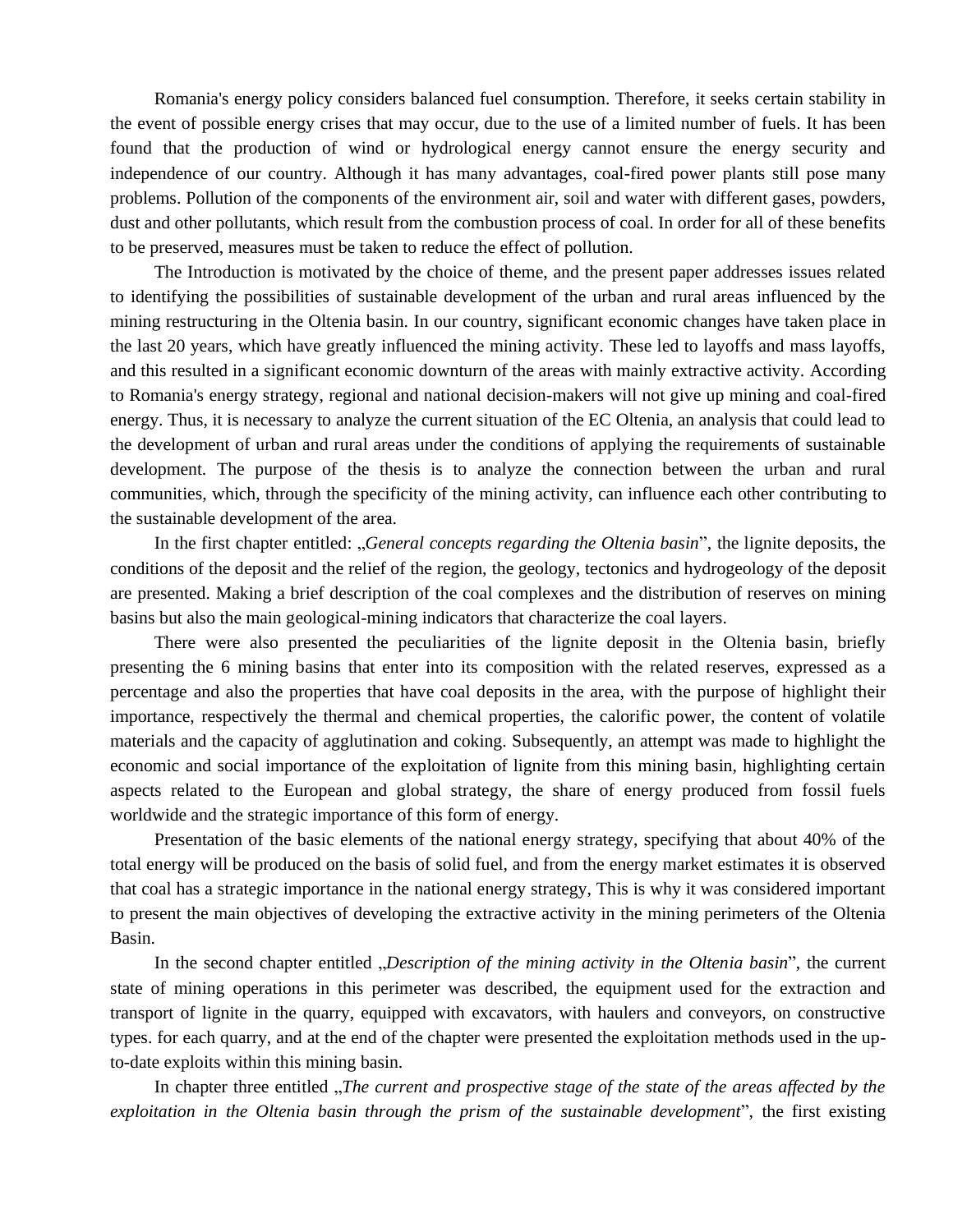situation was mentioned and described, the mining basins with the related up-to-date exploits that make up this mining basin with the surfaces that they have. each one occupies, the licenses obtained and the year in which the operation is expected to be stopped, for each individual career. The first up-to-date operation that will cease its activity is the Rosia quarry in the Rovinari mining basin, in 2019, and the last quarry that will end its activity is the Jilț Sud quarry in the Jilț mining basin, in 2028.

Each daily operation occupies a certain area of land, which at the end of the operation is returned to the economic circuit to be afforested, grassed, and cultivated or for other destinations. The total area of land occupied by the quarries is 13 900 ha, the largest areas being occupied by the daily exploitations Lupoaia, Jilț Sud, Roșiuța, Roșia, Pinoasa and Peșteana Nord, which have areas between 1000 ÷ 2000 ha, and the other exploitations. per day occupies smaller areas, under 1000 ha. Prior to their use to extract lignite, these areas had agricultural purpose, for grazing, as hay, orchards, vineyards, forests, for different crops or totally non-productive. The activity of extraction of lignite through daily works produces an impact on the environmental components: water, air, soil, impact that has been analyzed and presented in detail, noting that the most affected is the soil, less affected being water and air, but In all cases there are no exceedance of the parameters imposed, especially where the case was taken measures to reduce and reduce unwanted effects.

At the end of the chapter, an estimate was made regarding the perspective of the areas affected by the exploitation in the Oltenia basin, highlighting the objectives envisaged by the Oltenia Energy Complex for the period  $2016 \div 2020$ , objectives that in order to be met must comply with the measures on which our country has proposed to be reached within this time frame.

These objectives are aimed both at the realization of a program of restructuring and reorganization of the activity, a program that involves reducing some jobs and closing some capacities, but also maintaining the current production, developing and modernizing the existing technology and bringing the power plants within the Oltenia Energy Complex to recommended environmental standards, all aiming at preserving the importance of coal in the national energy strategy.

In chapter four, entitled *"Theoretical and experimental research on quantifying the fundamental elements in the assessment of development strategies*", the concept of sustainable development, its importance and the areas of activity with which it interacts was described.

Also described were the steps that led to the creation of the concept of sustainable development, the evolution over time, the basic principles that must be respected, but also how the effects of this concept can be quantified with the help of indicators. Sustainable development implies the fulfilments of certain requirements, namely: to realize the protection of the environment by taking measures that allow to separate the economic growth from a possible adverse impact on the environment; to respect cohesion and social equity by fulfilling basic rights and respecting cultural diversity, eliminating discrimination and providing equal opportunities for all; to pursue the economic well-being by supporting competitiveness, innovation and knowledge in order to guarantee increased living conditions and a large number of well-renowned jobs; respecting the international responsibilities of the European Union by promoting democratic institutions in the service of freedom, security and peace, basic ideas and ideas of sustainable development all over the world.

Based on a European strategy, each country has its own national strategy, a strategy that must comply with the requirements imposed at global and European level. National Strategy for Sustainable Development was presented to the European Union and with some minor modifications it was approved.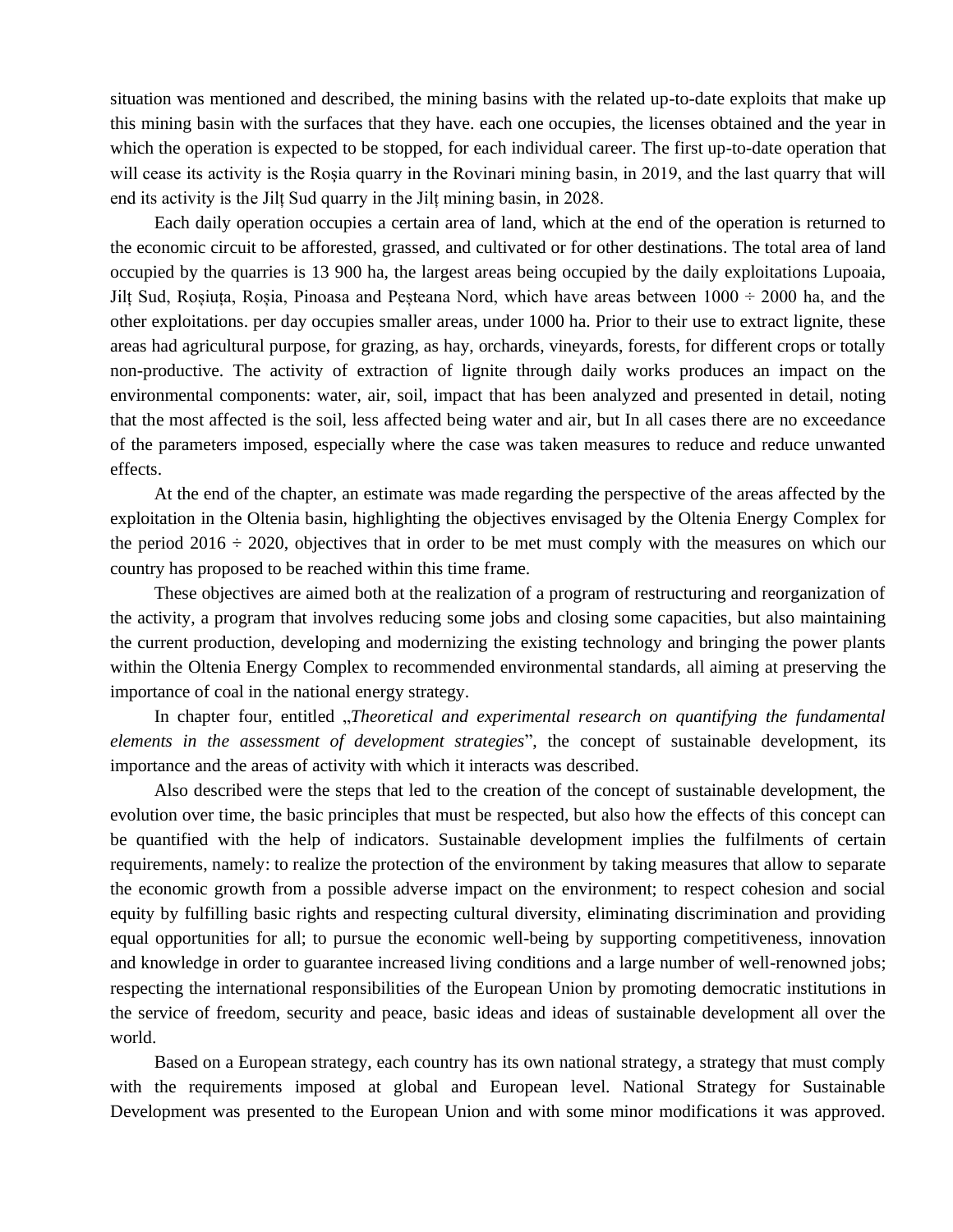The monitoring of the implementation and application of the principles of sustainable development is based on indicators, indicators that are outside the economic activity and which are used in decision-making processes. Each domain has certain indicators that, if properly analyzed, accurately represent the results of implementing the concept of sustainable development. Among the indicators used we can list: the indicators of the economic field with which the evolution of the regional economy is determined; indicators of the social domain that help us to obtain data on the demographics of the area, the poverty level of the population, the sanitary equipment, the provision of the drinking water supply and the living conditions; ecological or environmental indicators with the help of which the quality of the environmental components is quantified and the indicators of the institutional domain that help determine the degree of urban development. Within this chapter, several considerations were reiterated regarding the implementation of sustainable development strategies at national and regional level.

Some considerations were raised regarding the reserves, production and demand of coal on the national and European market, the situation of the coal reserves, exploitable and estimated, was presented. There was a SWOT analysis of the lignite exploitation in the Oltenia basin, which revealed that by continuing the lignite exploitation, there would be certain advantages and opportunities, such as: there is the appropriate infrastructure in terms of surfaces, the opening works carried out and of the transport systems to the beneficiaries; the lignite obtained corresponds to the parameters of the combustion plants, to which the current thermal power plants, which are the main beneficiaries, were designed; the workers who are part of the complex are experienced, being qualified and with many years of work in the field; the lack of jobs as an alternative, for the workers from the three counties involved in the activity; the output achieved can be adjusted according to the national energy demand; current production capacities could be upgraded to those in other countries that are more developed and achieve higher productivity; capture and capitalization of the gases emitted by the coal mass; considering coal as a strategic source in order to ensure the country's energy independence and security, taking into account the climatic evolutions of the last years; creating new jobs for young people; important contribution to the safety of the national energy system.

Apart from these advantages and opportunities, there are disadvantages and risks, however: they are: the quality of the lignite extracted cannot be greatly improved, and the productivity achieved is significantly lower, in other countries; the cost of production achieved is still quite high, compared to the price of energy on the market and a selective exploitation of lignite cannot be achieved due to the deposit conditions; the machines used, although they have high capacity can not always be used to the maximum capacity, and the acquisition of new, more modern technologies involves very high costs, difficult to cover; due to the monoindustrial character of the area, there is a risk of rising unemployment rate and so on, with no alternatives; due to the environmental conditions imposed, it is necessary to purchase new equipment, which could increase the production costs; lignite production is closely related to the demand for energy and therefore to the operation of the Electro-Thermal Power Plants; modification of the national energy strategy that considers coal as a secondary source of energy production.

In the fifth chapter entitled "*Contributions to the sustainable development of the areas affected by the exploitation in the Oltenia basin. Case study - Rovinari city*" has made its own analysis on the situation existing in Rovinari city. Based on which a series of proposals were made for the implementation of the concept of sustainable development. Concept on the basis of which the area can be developed, and subsequently these proposals constitute a source of information and guidance also for other mining specific localities in similar situations. The city of Rovinari has a population of 12,300 inhabitants and covers an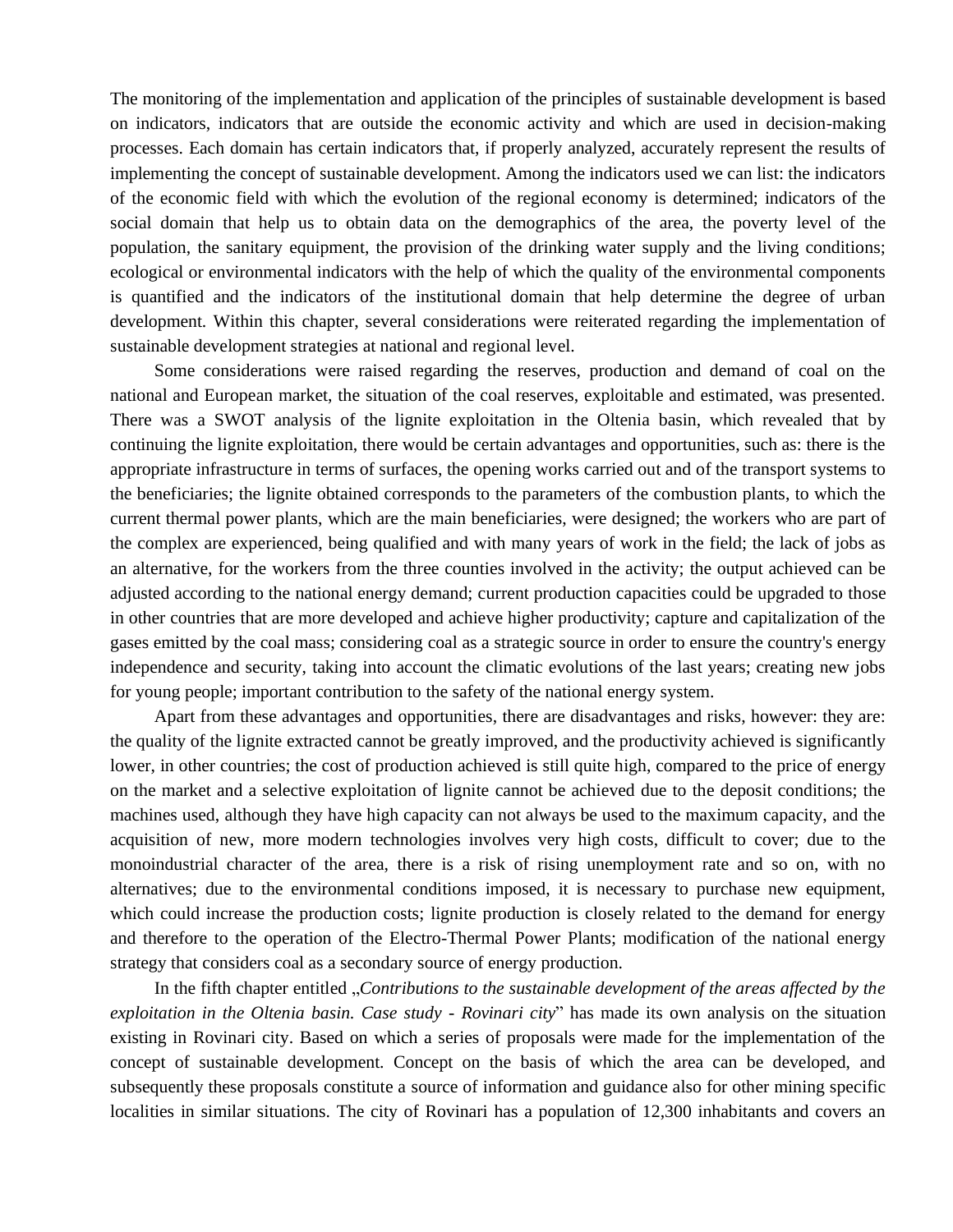area of 26.32 km<sup>2</sup>. The natural environment of the city is characterized by relief, climate, hydrographical network, flora and fauna, the city being a young one, it does not yet have significant tourist objectives. Rovinari city has an area of  $3.67 \text{ km}^2$  with agricultural destination,  $8.35\%$  occupied area of arable land, 3.26% hay and 1.4% orchards, smaller areas being occupied by vineyards and pastures. The housing stock of the city has experienced some stagnation in recent years and has 5095 houses with an area of 202293 m<sup>2</sup>, of which 406 are in public property and the remaining 4689 are in private property.

With a population of about 12,300 inhabitants, it is the second city in the county of Gorj, after the municipality of Târgu Jiu. The population density is 4.48 inhabitants /  $km^2$ , well below the average density per county, which is 59.6 inhabitants /  $km^2$ , of which about half are female and half are male, with a relative gender balance. By age groups, the highest weight is held by people between 35 and 49 years old, followed by those between 25 and 34 years old and those between 50 and 59 years old, at the opposite pole being those who have over 75 years and children up to 10 years old, which is worrying because the population is in some decline. The educational level is low, and the employment rate is below the national level, the unemployment rate being 7.65% well above the national level which is about 4%.

The city of Rovinari has a good infrastructure, with acceptable access routes, as well as the water supply, natural gas and public lighting networks, having all the communication channels.

The city of Rovinari, has a city hospital besides which there are 13 individual medical offices that provide family medicine, 2 dental offices and 5 pharmacies, which is insufficient to ensure decent medical services.

In the sixth chapter entitled "*Contributions to the sustainable development of the rural areas affected by the exploitation in the Oltenia basin. Case study - Plopșoru commune*" a personal analysis was carried out on the situation existing in Plopşoru commune, which comprises 11 villages. The researches carried out in the field and the data collected from the town hall in the commune have led to offering solutions to elaborate and implement the strategy of sustainable development, concept on the basis of which the rural area can be developed. From the analysis on the labor force in the village of Plopșoru, it turned out that the active population employed at the level of 2012 was 1798 and the number of unemployed approx. 438. In 2016, a number of 257 unemployed people were identified, the unemployment rate being 8%, being the first places in Gorj County.

Plopșoru commune occupies a total area of 8002 ha, of this area approx. 643 ha is located in the village intavilan and 7359 ha is in the extra-urban area. At present, there are a total of 6787 inhabitants, which have about 2200 households and a total of 2300 dwellings. Also, it was pointed out that there are problems with the exploitation in the Roşia de Jiu, North and South Pit quarries because they do not have expropriated land, the owners refusing to negotiate on the land they own within the exploitation perimeter or exaggerated claims regarding selling price. By extending the quarries will be expropriated from the lands owned by the commune of Plopșoru cca. 7.83 ha.

So far, about 51.47% of the surface of Plopșoru commune is affected by sliding phenomena as a result of mining activity. The most serious effect of the daily mining operations is the removal from the economic circuit of large areas of land, and the reduction of the production capacity of some bordering lands by disturbing the hydrological regime.

In the Strategy for economic-social and environmental development of Plopsoru commune, the following strategic objectives are presented, namely: raising the standard of living of the inhabitants of Plopsoru commune; ensuring a high degree of competitiveness of all sectors of activity; supporting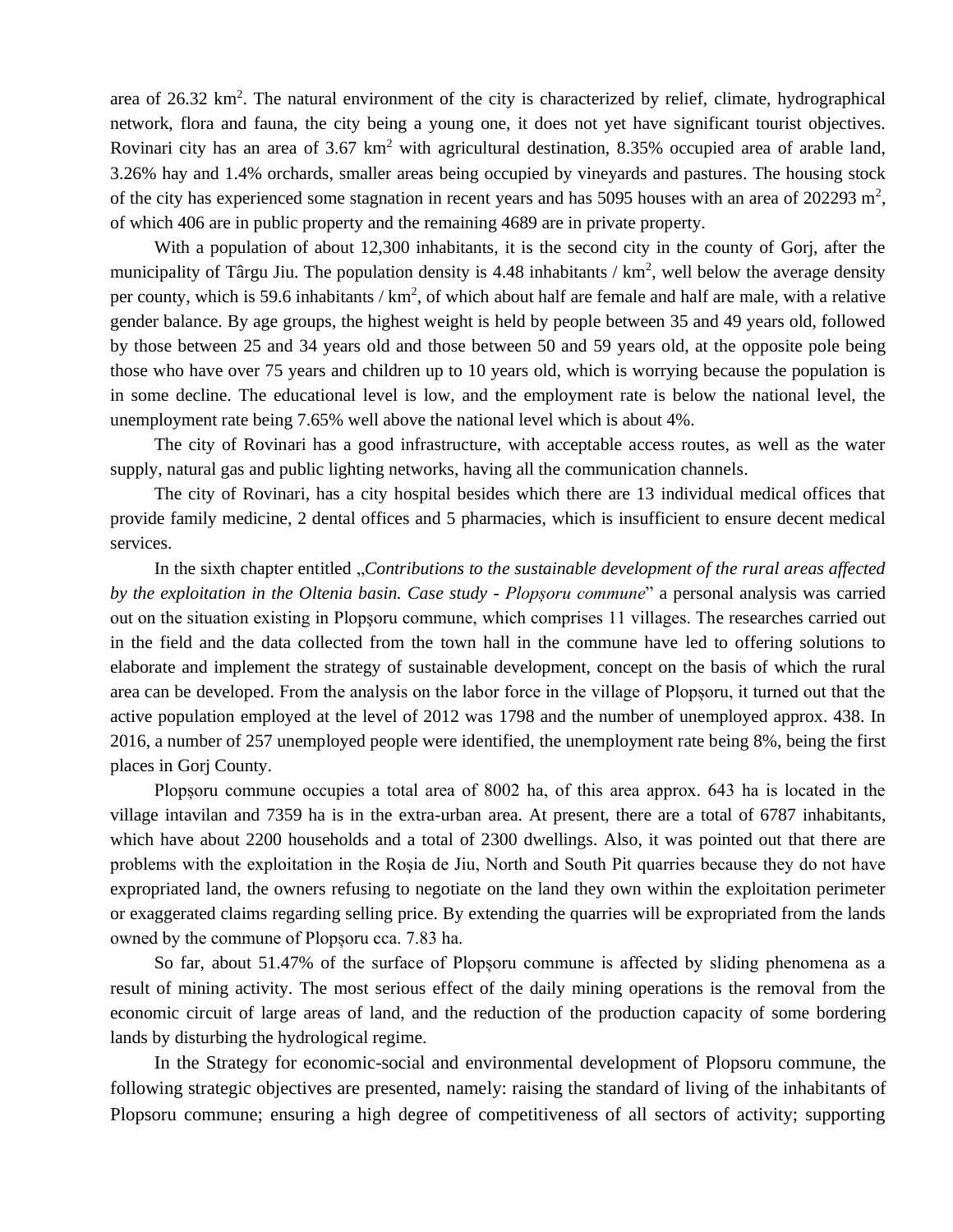economic development by promoting public-private partnership and creating attractive opportunities and facilities for potential domestic or foreign investors; promoting a performing agriculture and reviving the rural area, as a socio-economic alternative of the urban environment; development and diversification of public services offered to citizens; modernization and development of physical infrastructure and other public utilities; protection of the environment, development and rehabilitation of the environmental infrastructure; business infrastructure development; capitalizing on the local tourism potential.

From the calculations it has been shown that the level of taxation achieved in the village of Plopșoru does not fall within the level of taxation agreed, which indicates that there is a poor population in this area.

It was found that there are no prospects for making investments, as every five years the local council's management structure and development ideas change.

In the seventh chapter entitled "*The economic approach to sustainable development in the urban and rural areas of the Oltenia basin*", the effects of the measure on the ecological rehabilitation of the Tismana I quarry and the Tismana II tailings dump were presented, which would lead to economic, ecological and economic benefits. immediate social issues in both urban and rural areas. Through the works that will be carried out, new jobs can be created, in their ecological reconstruction but also in their subsequent exploitation. Also, the inhabitants will be able to benefit from a clean environment, a place of leisure and recreational spaces, but also of the fruits that would result from these plantations, firewood and other products.

By accomplishing the ecological reconstruction of the Tismana quarry and the Tismana II interior dump, a series of effects are obtained whose material value is difficult to establish, but which are of particular importance: a sustainable development of the peri-urban area; biodiversity conservation; creating a favourable climate for inhabitants and wildlife; stopping the pluvial and wind erosion on the soil.

The economic benefits calculated will take into account the value of the wood obtained, the value of the berries, apples and nuts.

The income / cost analysis is a tool that allows us to choose the optimal option for the sustainable development of urban and rural areas; the solutions can be among the most diverse.

Following the completion of the research, it is possible to mention a series of contributions of original character, of which the representative ones are mentioned:

Identification of the natural resources available at the local level that can lead to the socioeconomic growth of the urban and rural community;

- Identification of the negative effects produced by different economic, social and environmental activities at Rovinari city level;

- Analysis of the current situation of sustainable development indicators in Rovinari area,

- Determining the degree of employment in the city of Rovinari, from which it follows that it is below the national level;

- Analysis of the socio-economic environment, of the infrastructure that could facilitate the connection between the urban and the rural environment, in a future economic development of the area;